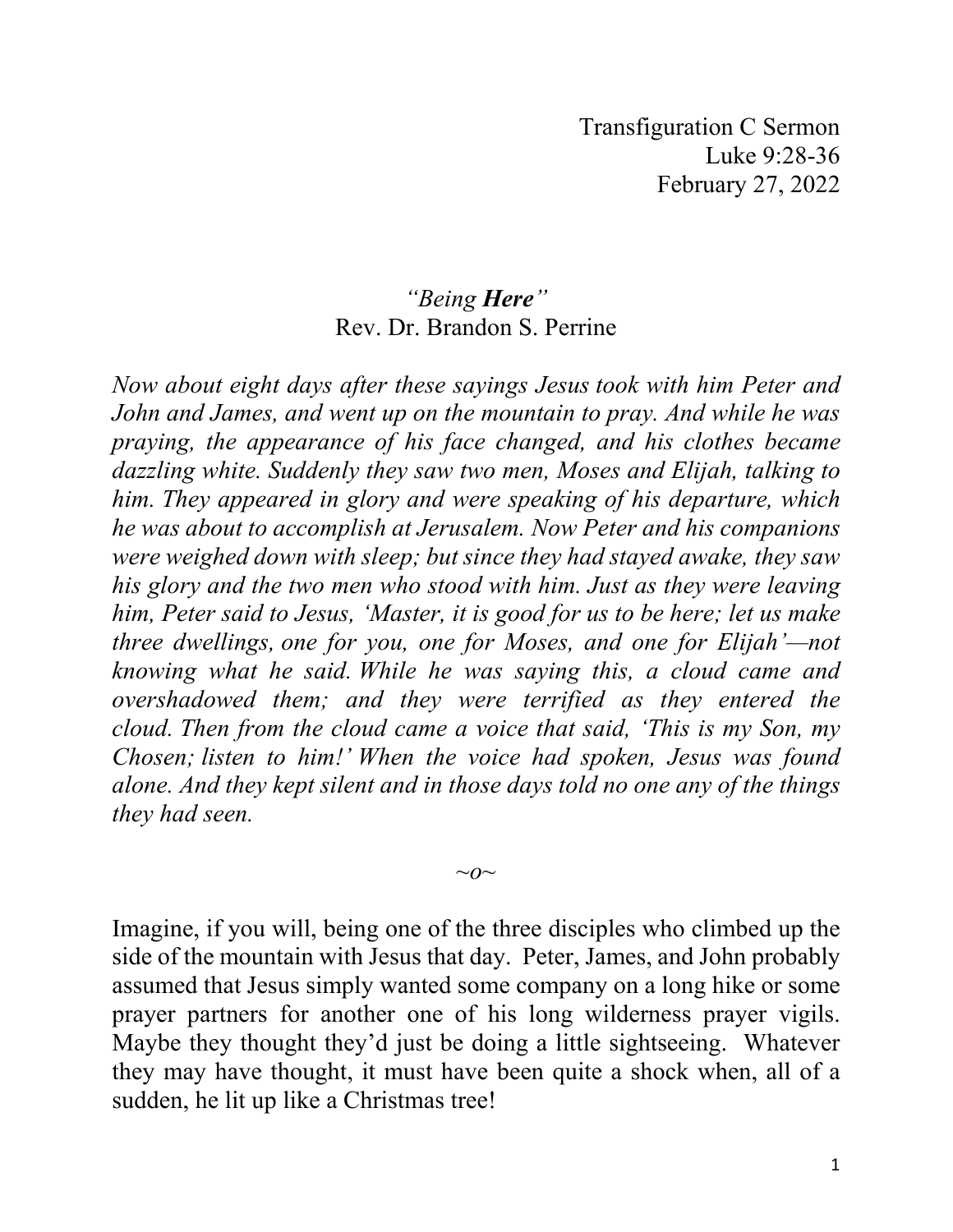Merriam Webster defines a transfiguration as a change in form or appearance–a metamorphosis. That's certainly part of what the disciples experienced on that mountain top according to Luke. Jesus just started shining like a lite-brite–his clothes, whiter than any fuller on earth could've bleached them. But then, the story gets down right weird. Two guys who'd been dead for centuries showed up and started shooting the breeze with Jesus: Moses (who led the Israelites out of Egypt, was on a first-name bases with God, and delivered the covenant of the 10 commandments) and Elijah (one of the greatest of the Hebrew prophets, a notorious trouble-maker, and, according to scripture, the only guy in history who didn't die, but went to heaven via flaming chariot!).

As expected, the disciples in Luke's gospel didn't know what to make of this. Peter broke the silence: "Master, it is good for us to be here." One can imagine Jesus nodding politely, hoping to return to his conversation with the dead saints. But, as per usual, Peter never seemed to quit while he was ahead. He continued, "let us make three dwellings, one for you, one for Moses, and one for Elijah." This odd suggestion doesn't even warrant a response from Jesus. Even Luke's author admits that Peter didn't really know what to say, only that he and the others were terrified.

Then a cloud enveloped all six of them and a voice from the cloud boomed, "This is my Son, my Chosen; listen to him!" Finally, the lights went out. The strange apparitions disappeared. Jesus returned to normal. And they headed back down the mountain as if nothing out of the ordinary had taken place.

Commentators and scholars have written extensively on the story of the Transfiguration and they all agree that it's a weird story! Ok, maybe they don't *all* think it's a weird story, but they have written extensively on the bizarre events on the mountain top that Luke describes. As I considered what specifically I wanted to focus on as we explore the text this week, one thing really jumped out at me – Peter's suggestion of building three tents for Jesus, Moses, and Elijah.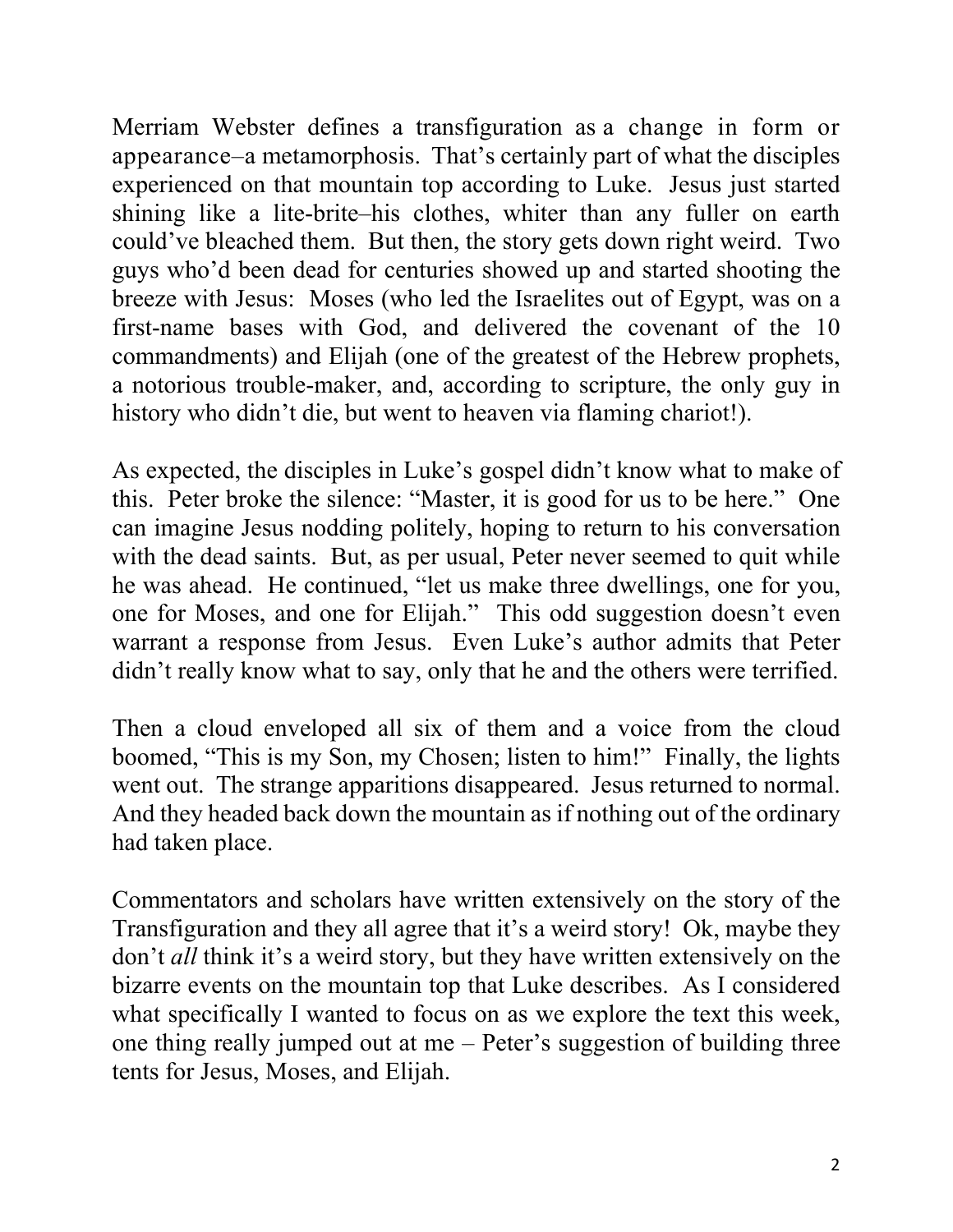I love to hike and to camp, but even those who don't know the difference between going on a hike and going camping. When you go for a hike, you plan to return that day. When you go camping, you pitch a tent because you plan to stay awhile. Peter was apparently expecting that Jesus and his glowing companions planned to remain on that mountain top and he thought they might as well pitch tents for them to spend the night in.

That's where I think Peter went wrong, where he missed the point completely. He was right when he told Jesus that it was good for them to be there. He was right. But he messed up when he jumped out of the moment and ahead to making preparations for the night. Being there in that moment with Jesus was the point of the whole story–the whole experience!

So often, we too focus on what there is still to do, on the next thing, the next moment, the next day, or week, or month, or year that we, like Peter, completely miss the point–of being right here, right now, in this moment. *That* is the point. This very moment, right here, right now, is all we are guaranteed in this life. And every moment is a gift.

In his book, ["The Monk Who Sold His Ferrari,](http://www.amazon.com/Monk-Who-Sold-His-Ferrari/dp/0062515675%3FSubscriptionId%3D0G81C5DAZ03ZR9WH9X82%26tag%3Dzemanta-20%26linkCode%3Dxm2%26camp%3D2025%26creative%3D165953%26creativeASIN%3D0062515675)" Robin Sharma tells a story that beautifully illustrates this point. Not by accident, I think, the main character's name is Peter. Here's the story:

Peter was a young boy who could never live in the moment. When he was in school, he dreamed of being outside playing. When he was outside playing, he dreamed of his summer vacation. Peter constantly daydreamed, never taking the time to savor the special moments that filled his days.

One morning, Peter was out walking in a forest near his home. Feeling tired, he decided to rest on a patch of grass and eventually dozed off. After only a few minutes of deep sleep, he heard someone calling his name. "Peter! Peter!" came the shrill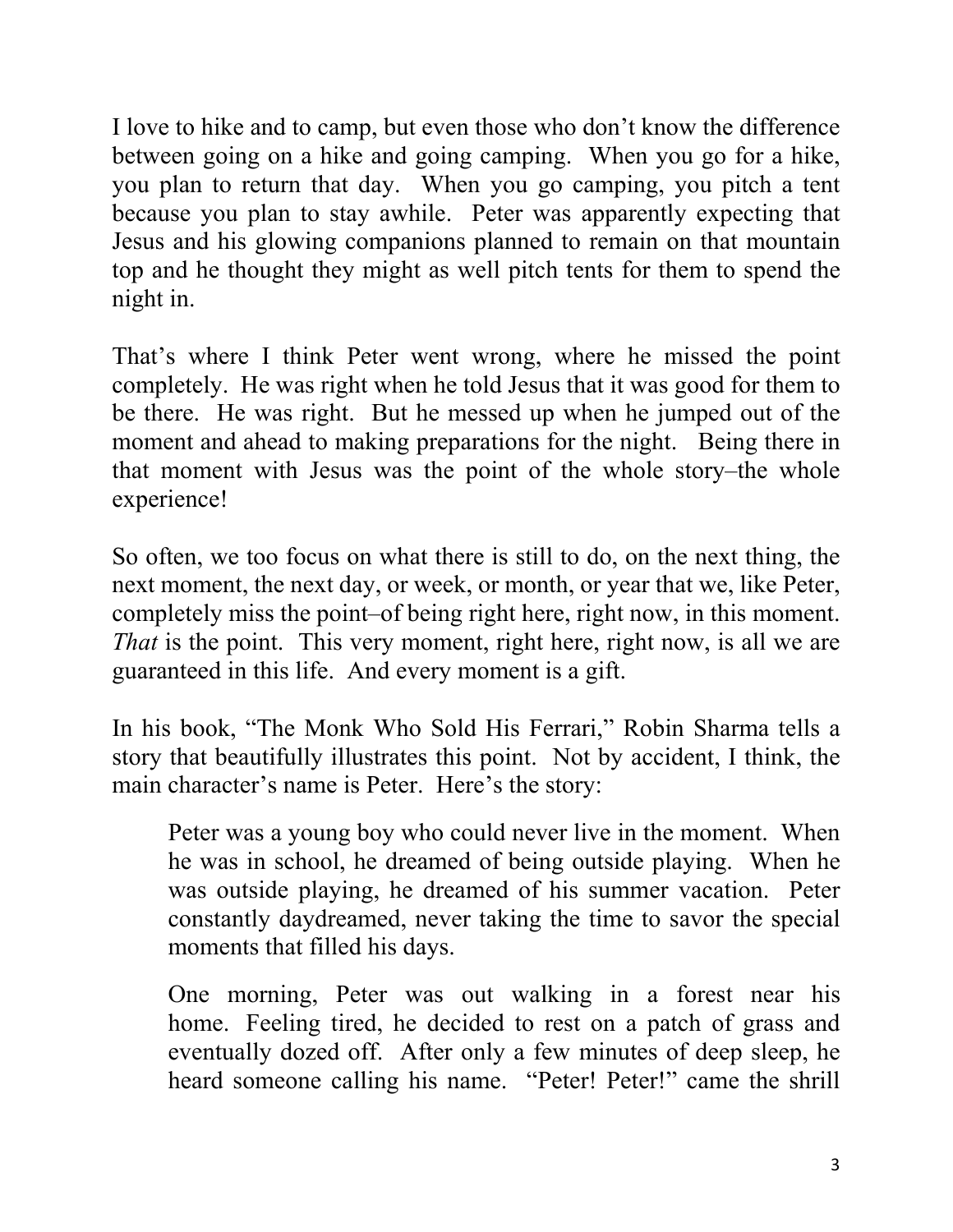voice from above. As he slowly opened his eyes, he was startled to see [an old] woman standing above him. In this woman's wrinkled hand was a magical little ball with a hole in the center and out of the hole dangled a long, golden thread.

"Peter," she said, "this is the thread of your life. If you pull the thread just a bit, an hour will pass in seconds. If you pull harder, whole days will pass in minutes. And if you pull with all your might, months–even years–will pass by in days." [Peter excitedly took the ball.]

The next day, Peter was sitting in the classroom feeling restless and bored. Suddenly, he remembered his new toy. As he pulled a little bit of the golden thread, he quickly found himself playing in his garden.

Realizing the power of the magic thread, Peter soon grew tired of being a schoolboy and longed to be a teenager, with all the excitement that phase of life would bring. So again, he held the ball and pulled hard on the golden thread. Suddenly, he was a teenager with a very pretty girlfriend named Elise. But Peter still wasn't content. He had never learned to enjoy the moment and to explore the simple wonders of every stage of his life. Instead, he dreamed of being an adult, so again he pulled hard on the thread and many years flew by in an instant.

Now he found that he was transformed into a middle-aged adult. Elise was now his wife and Peter was surrounded by a houseful of kids. But Peter noticed something else. His once jetblack hair had started to turn grey and his once youthful mother, whom he loved so dearly had grown old and frail. Yet Peter still could not live in the moment. He had never learned to live in the now, so once again, he pulled on the magic thread and waited for the changes to appear.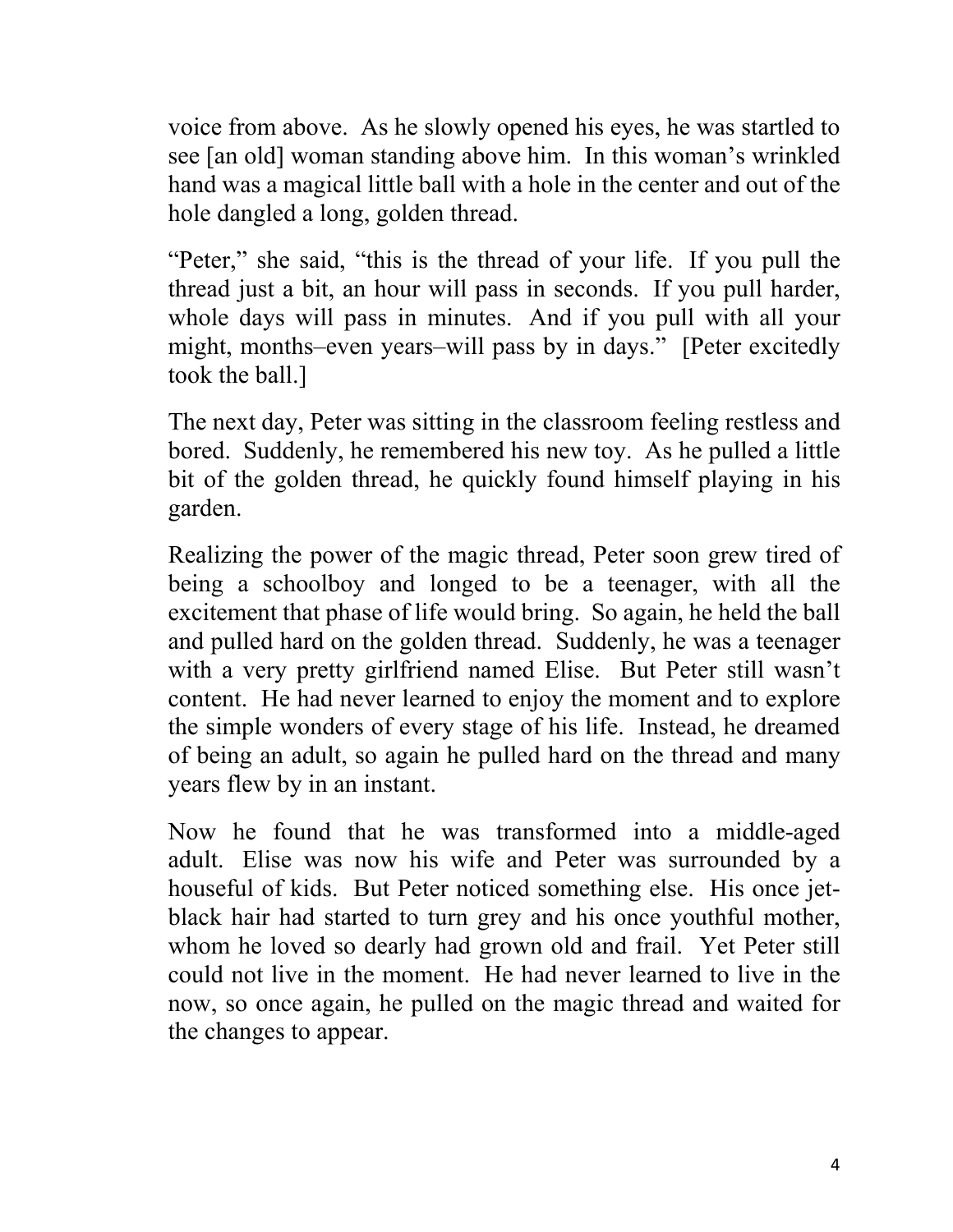Peter now found that he was a ninety-year-old man. His thick dark hair had turned white as snow and his beautiful young wife, Elise, had also grown old and had passed away a few years earlier. His wonderful children had grown up and left home to lead lives of their own. For the first time in his entire life, Peter realized that he had not taken the time to embrace the wonders of living. Instead, he had hurried through life, never resting to see all that was good along the way.

Peter became very sad at this discovery. He decided to go out to the forest where he used to walk as a boy to clear his head and warm his spirit. He laid down on a small patch of grass and fell into a deep slumber.

After only a minute, he heard someone calling out to him. "Peter! Peter!" cried the voice. He looked up in astonishment to see that it was none other than the old woman who had given him the ball with the magic golden thread many years earlier. "How have you enjoyed my special gift?" she asked.

"At first it was fun, but now I hate it." he responded bluntly, "My whole life has passed before my eyes without giving me the chance to enjoy it. Sure, there would have been sad times as well as great times, but I haven't had the chance to experience either. I feel empty inside. I have missed the gift of living."

"You are very ungrateful," said the old woman. "Still, I will give you one last wish."

"I'd like to go back to being a schoolboy and live my life over again," Peter quickly responded.

He then returned to his deep sleep. Again, he heard someone calling his name and opened his eyes. "Who could it be this time?" he wondered. When he opened his eyes, he was absolutely delighted to see his mother standing over his bedside. She looked young, healthy